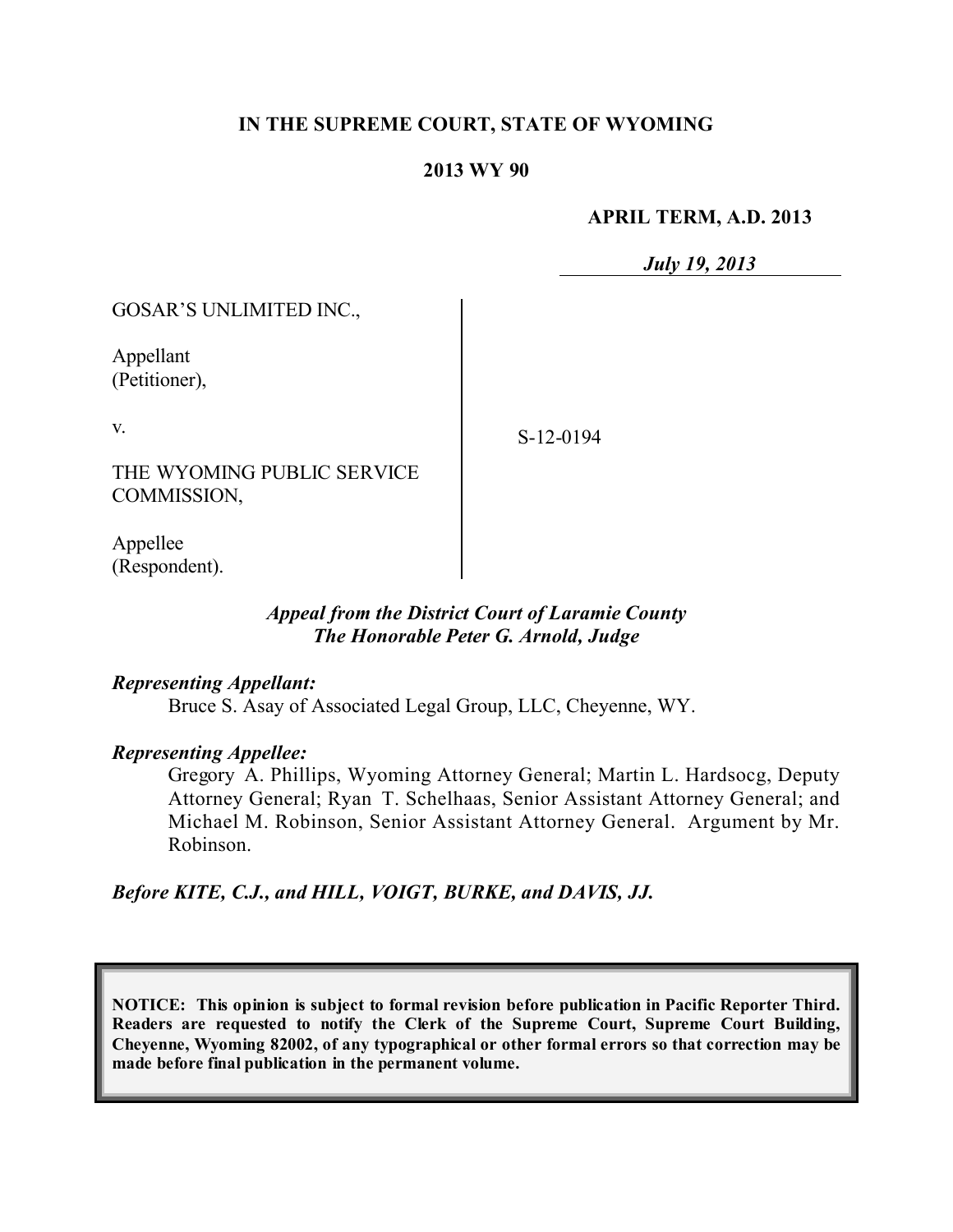**HILL,** Justice.

[¶1] Gosar's Unlimited, Inc. ("Gosar's") owns and operates two mobile home parks where, historically, Gosar's included in the rent it charged tenants the cost of water that it purchased from the City of Rock Springs for the tenants' use. However, in 2000, Gosar's installed water meters on each trailer lot and began charging tenants for their water usage separately from their rent.

[¶2] In 2008, acting on a complaint from a former tenant, the Public Service Commission ("PSC") opened an investigation to determine whether Gosar's was operating as a public utility and therefore subject to regulation by the PSC. Following an investigation and subsequent hearing, the PSC determined that Gosar's was a public utility subject to PSC regulation. The district court affirmed the PSC's determination, and this appeal followed.

# **ISSUES**

[¶3] We rephrase Gosar's issues as follows:

- 1. Whether Gosar's is a public utility subject to regulation by the PSC, given that Gosar's operates a mobile home park and installed water meters to allow it to bill tenants for their water usage separately from their rent?
- 2. Whether the PSC's regulation of Gosar's has violated Gosar's right to equal protection because the PSC does not regulate other similarly situated mobile home park operators?

# **FACTS**

[¶4] Gosar's is a Wyoming statutory close corporation owned by Darla Gosar. Gosar's owns and operates two mobile home parks in Rock Springs: Mobile Corrals and Mobile Stalls. Those mobile home parks are serviced by city meters and are billed for overall usage. In May of 2000, Gosar's installed water usage meters for each lot in each mobile home park. Since then, Gosar's has billed water and sewer usage for each lot occupant separately from rent. Also, in order to track water payments to the City of Rock Springs and water payments from tenants, Gosar's created an informal business entity named Gosar's Unlimited Water Service.

[¶5] In December of 2008, the PSC, acting on a complaint from a former Gosar's mobile home park tenant, opened an investigation to determine whether Gosar's was a public utility subject to regulation under Wyoming Statutes. A public hearing was held,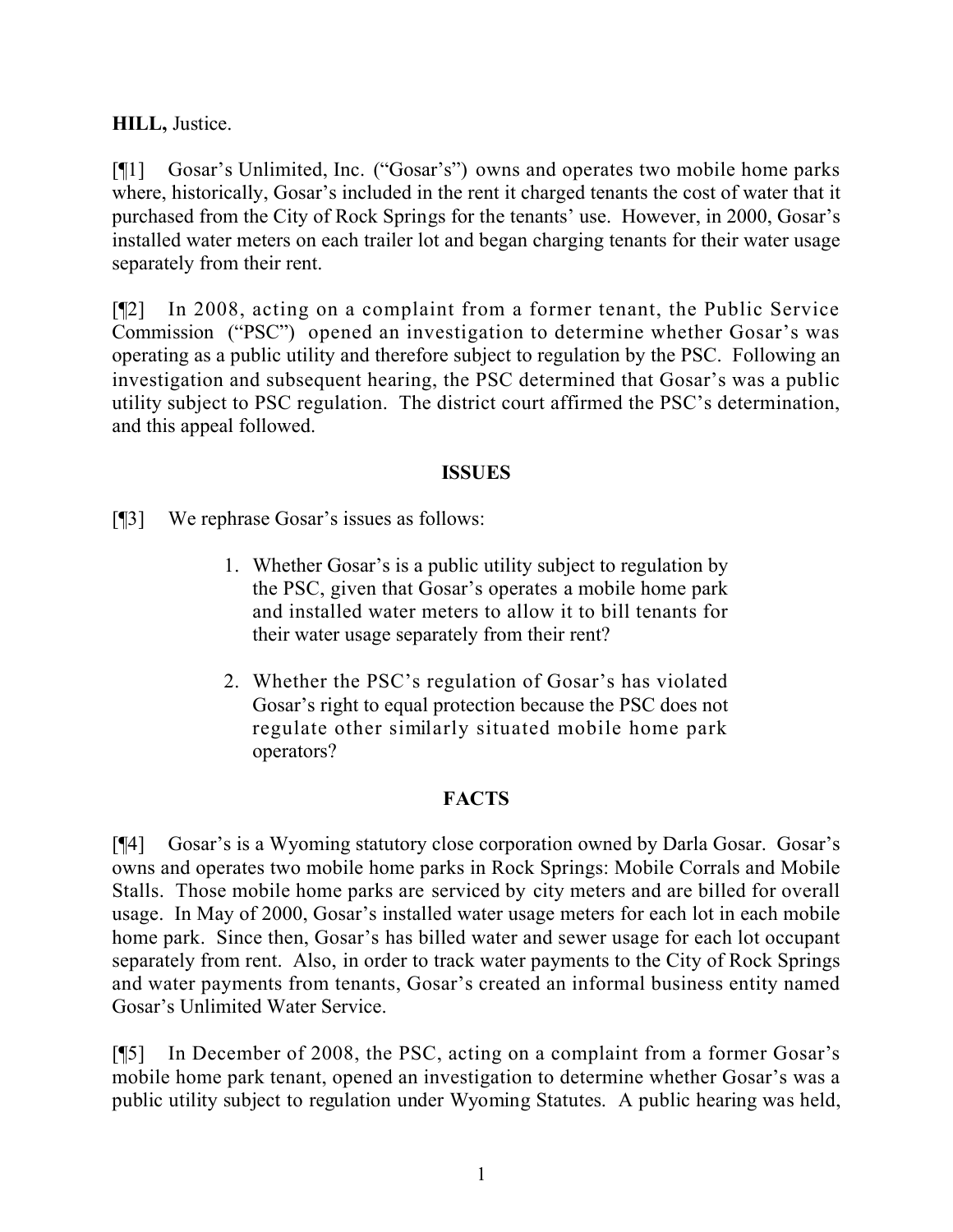and after testimony and evidence were presented, and public deliberations occurred, the PSC found that Gosar's was a public utility.

[¶6] Gosar's filed a petition for review in district court. The court issued an order affirming the PSC's decision and declined to find that Gosar's was a public utility based solely on the language in Wyo. Stat. Ann.  $\S$  37-1-101(a)(vi) but, instead, held that Gosar's was a public utility because it provided a regulated utility commodity (water) "to or for the public" as that phrase has been defined in this Court's precedent.

[¶7] This appeal followed, and more facts will be available hereinafter as necessary.

# **STANDARD OF REVIEW**

[¶8] We review agency proceedings under the Wyoming Administrative Procedure Act to determine if they are supported by substantial evidence. *Dale v. S & S Builders, LLC,*  2008 WY 84, ¶ 24, 188 P.3d 554, 561 (Wyo. 2008). Substantial evidence is relevant evidence that a "reasonable mind might accept in support of the agency's conclusion." *Camilleri v. State ex rel. Wyo. Workers' Safety & Comp. Div.*, 2010 WY 156, ¶ 14, 244 P.3d 52, 58 (Wyo. 2010). Any questions of law are reviewed *de novo*. *Id.* at 59.

# **DISCUSSION**

[¶9] Gosar's contends on appeal that the PSC erroneously decided that Gosar's is a public utility subject to PSC regulation under Wyo. Stat. Ann. § 37-2-112. Gosar's contends that it is not a public utility and argues that Wyoming Statutes should be interpreted in its favor because Gosar's never served the public with its water. Instead, Gosar's argues that it only served private tenants in its own mobile home park. For its part, the PSC argues that Gosar's does not look at the statutes closely enough, and that if examined properly, Wyoming Statutes define Gosar's as a public utility, subject to regulation under Wyoming law.

[¶10] In our evaluation of this case, we begin with the question of statutory interpretation.

> Our paramount consideration is the legislature's intent as reflected in the plain and ordinary meaning of the words used in the statute. Initially, we determine whether the statute is clear or ambiguous.

A statute is clear and unambiguous if its wording is such that reasonable persons are able to agree on its meaning with consistency and predictability. Conversely, a statute is ambiguous if it is found to be vague or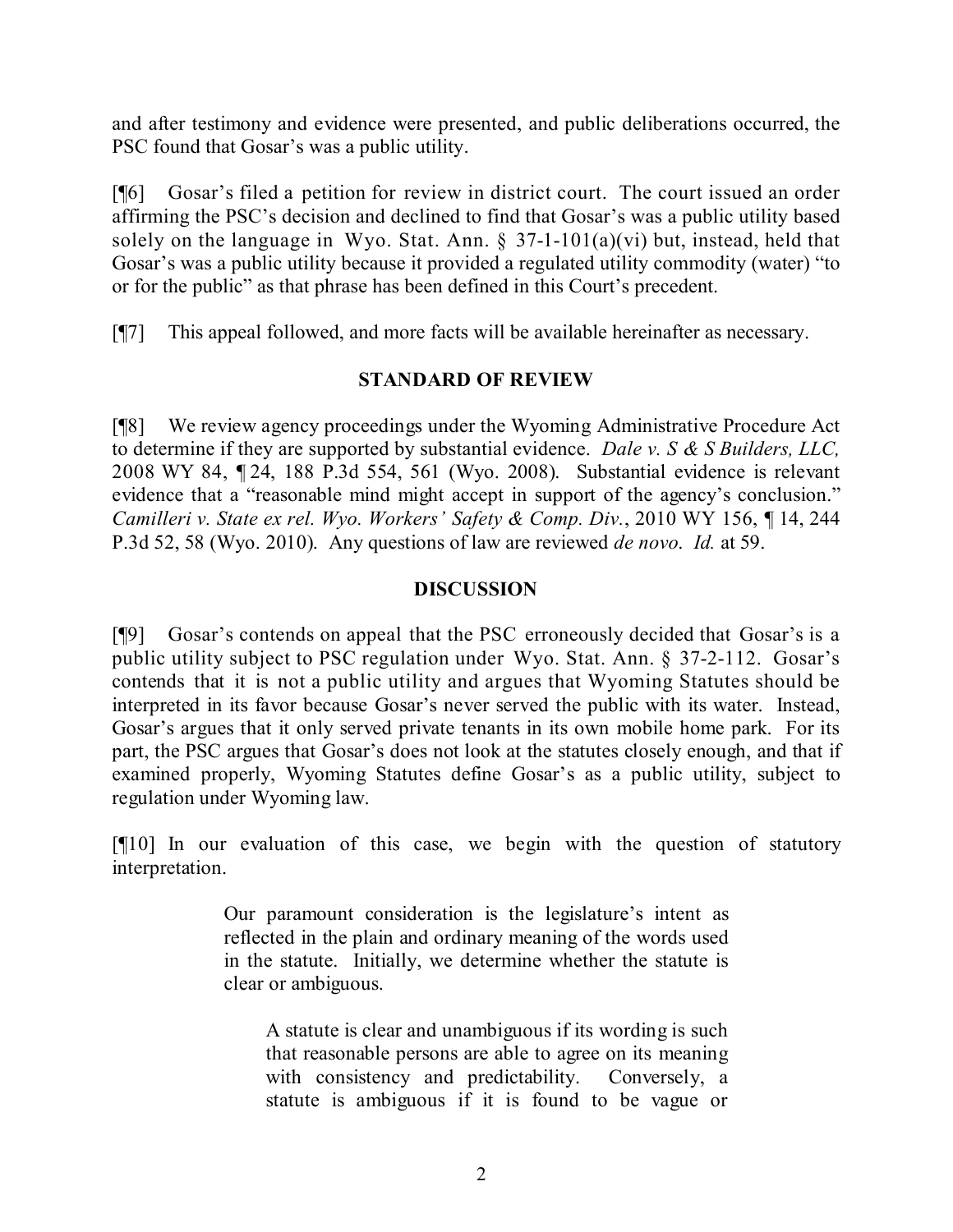uncertain and subject to varying interpretations. If we determine that a statute is clear and unambiguous, we give effect to the plain language of the statute.

[*Krenning v. Heart Mt. Irrigation Dist.,* 2009 WY 11, ¶ 9, 200 P.3d 774, 778 (Wyo. 2009)], *quoting RK v. State ex rel. Natrona Cty. Child Support Enforcement Dep't,* 2008 WY 1, ¶ 10, 174 P.3d 166, 169 (Wyo. 2008). In interpreting a statute, we will not ignore other statutory provisions pertaining to the same subject but will, instead, consider all such provisions *in pari materia. Qwest Corp. v. Pub. Serv. Comm'n of Wyo.,* 2007 WY 97, ¶ 22, 161 P.3d 495, 501 (Wyo. 2007).

*Horse Creek Conservation Dist. v. State ex rel. Wyo. AG,* 2009 WY 143 ¶ 14, 221 P.3d 306, 312 (Wyo. 2009). "The commission shall have general and exclusive power to regulate and supervise every public utility within the state in accordance with the provisions of this act." Wyo. Stat. Ann. § 37-2-112 (LexisNexis 2013).

[ $[$ [11] The term "public utility" is defined in multiple subsections by Wyo. Stat. Ann.  $\S$  $37$ -1-101.<sup>1</sup> To be a public utility, generally, each statutory subsection requires "any plant, property, or facility" be used to generate, manufacture, distribute, sell or furnish a utility commodity "to or for the public." Wyo. Stat. Ann.  $\S 37$ -1-101(a)(VI)(A), (C)-(G) (LexisNexis 2011). Regarding water, the statute defines public utility as follows:

> (vi) "Public utility" means and includes every person that owns, operates, leases, controls or has power to operate, lease or control:

> > (E) Any plant, property or facility for the supply, storage, distribution or furnishing to or for the public of water for manufacturing, municipal, agriculture or domestic uses except and excluding any such plant, property or facility owned by a municipality[.]

Wyo. Stat. Ann. § 37-1-101(a)(vi)(E) (LexisNexis 2013).

<sup>1</sup> Seven subsections exist. Subsection (B) had been repealed at the time of these proceedings before the PSC, and in 2012, subsections (A) and (F) were repealed. Wyo. Stat. Ann. §§ 37-1-101(a)(vi)(B) (repealed in 1995); 37-1-101(a)(vi)(A) and (F) (repealed in 2012).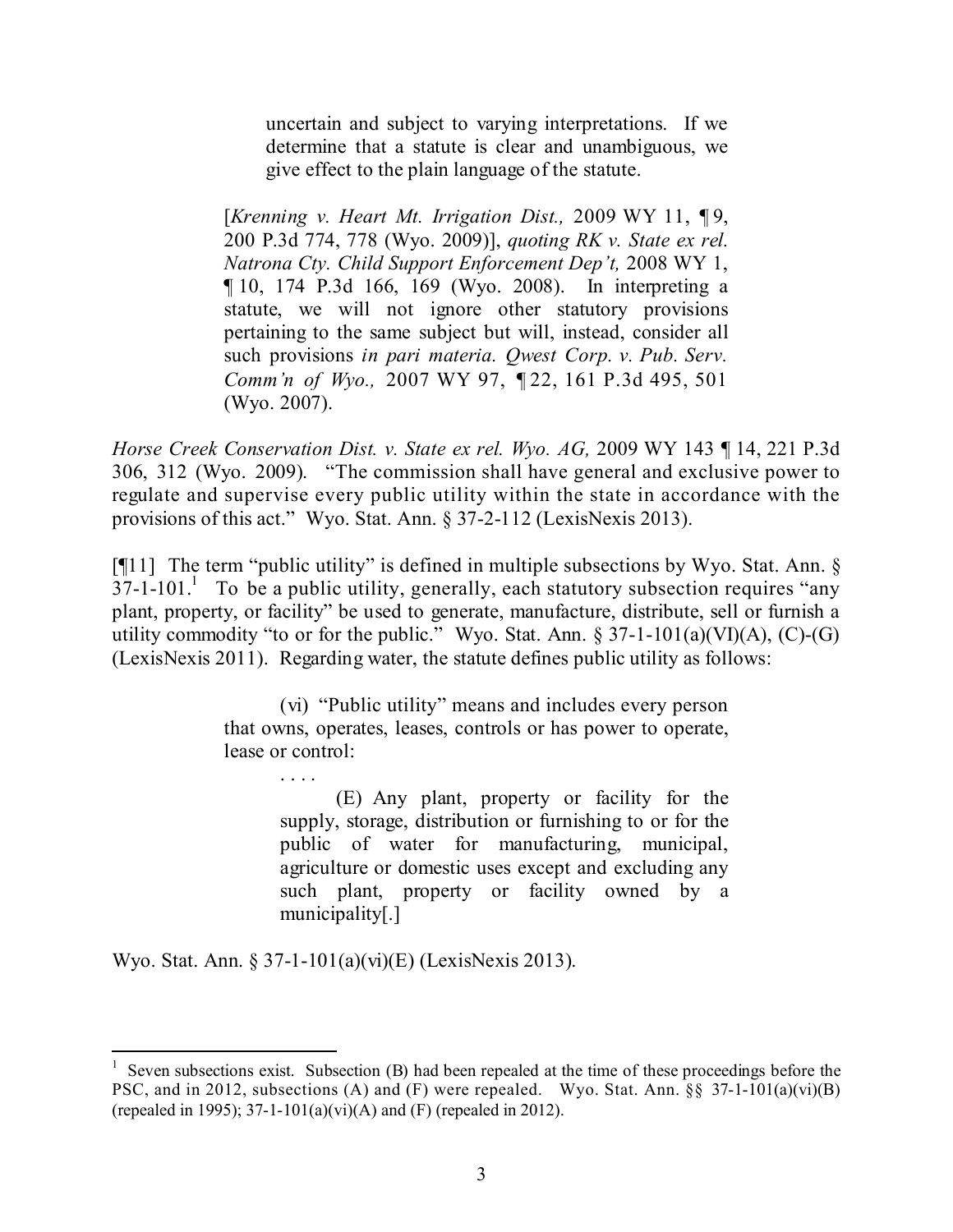[¶12] Moving further down the statute, to subsection (H), the statute delineates six types of entities or specified activities that "none of the provisions of this chapter shall apply to, including (I) interstate commerce, (II) municipal utilities, and (III) farmers' mutual telephone associations with no capital stock who furnish telephone service only to members and without tolls except as specifically provided by law. Clearly, the legislature's intent as to these activities and entities was to make them exempt from the definition of "public utilities" and thus, the jurisdiction of the PSC. Regarding water, however, subsection (H) continues:

(H) None of the provisions of this chapter shall apply

to:

. . . .

(VI) … the generation, transmission, or distribution of electricity, or to the manufacture or distribution of gas, or to the furnishing or distribution of water, nor to the production, delivery or furnishing of steam or any other substance, by a producer or other person, for the sole use of a producer or other person, or for the use of tenants of a producer or other person and not for sale to others. *Such exemptions shall not apply to metered or direct sales of a utility commodity by a producer or other person to his tenants***.**

Wyo. Stat. Ann. § 37-1-101(a)(vi)(H)(VI) (LexisNexis 2013) (emphasis added). Subsection H sets out the exemption from the definition of a public utility, specifying that the "furnishing or distribution of [water by a person for the use of tenants of a person and not for sale to others]" is not a public utility under the provisions of Chapter 1 of Title 37. *Id.* Thus, in general, when a person "furnishes or distributes" water to tenants, that person is not acting as a public utility. However, subsection (H)(VI) *then* states that "Such exemptions *shall not apply* to metered or other direct sales of a utility commodity by a producer or other person to his tenants." *Id.* (emphasis added). In other words, when a person meters or directly sells the utility commodity to his tenants, the exemption does not apply. The legislature has created, intentionally or not, an exception to the exemption under subsection (H). From this reading, we conclude that the statute is explicit and states that the exception is not included in the exemption from the definition of a public utility; therefore, under the legislature's clear parameters, Gosar's is a public utility under the statute.

[¶13] Gosar's disagrees, and compares this case to *Krenning v. Heart Mt. Irr. Dist.*, 200 P.3d 774, 781-82 (Wyo. 2009), where this Court held that the Heart Mountain Irrigation District was not a public utility. However, as the PSC points out, there are significant differences between *Krenning* and this set of facts. Fundamentally, there is a difference between an irrigation district and a private entity or person providing water service. An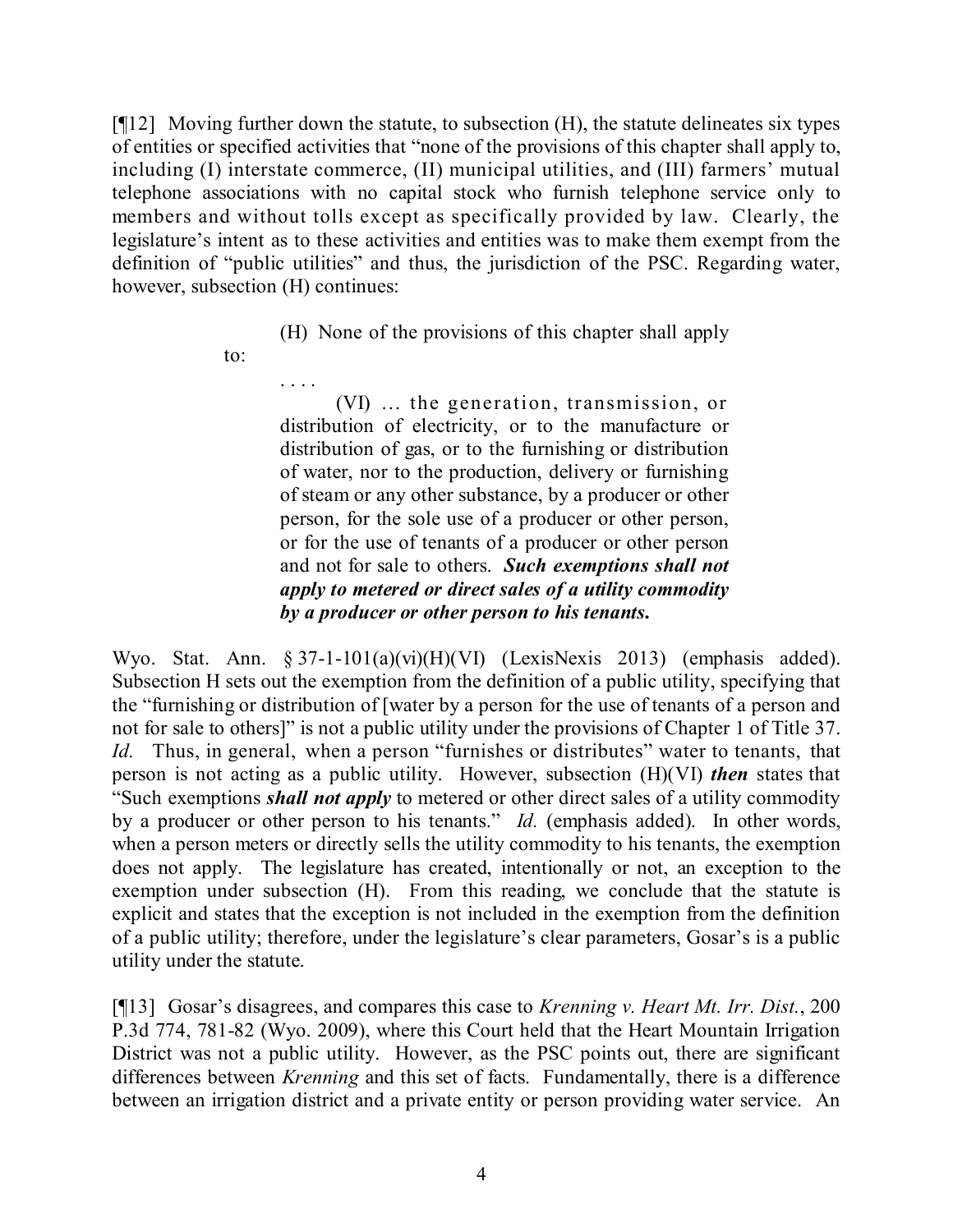irrigation district, like in *Krenning*, is a governmental entity that does not provide water service to each person within its territorial boundary -- rather, being a landowner is a prerequisite to being included in the district and tenants, as non-landowners, are *not* members of an irrigation district. *See* Wyo. Stat. Ann. § 41-10-102 (LexisNexis 2013). Gosar's is not a governmental entity and does furnish water to every person within its operating territory -- the mobile home park. The record clearly states that Gosar's provides metered water to its tenants. If reading this statute as we are required by our precedent -- *in pari materia --* we cannot avoid this result. If a person meters or directly sells a commodity utility, such as water, to his tenants, then according to the Wyoming Statutes, that person is a public utility.

## *Equal Protection*

[¶14] Having determined that Gosar's is a public utility subject to regulation by the PSC, we move forward to consider Gosar's next argument that it has been treated differently from other similarly situated entities. This being an equal protection issue, we look to our established precedent:

> The principles of equal protection analysis are well established. *Greenwalt*, ¶ 39, 71 P.3d at 730-31. Claims of unconstitutional classification are analyzed under two levels of scrutiny. If the class is suspect or if a fundamental right is involved, a strict scrutiny standard is applied that requires a demonstration that the classification is necessary to achieve a compelling state interest. *In re Honeycutt*, 908 P.2d 976, 979 (Wyo. 1995); *Allhusen v. State by and through Wyo. Mental Health Professions Licensing Bd.*, 898 P.2d 878, 885 (Wyo. 1995)*; Washakie County School Dist. No. One v. Herschler*, 606 P.2d 310, 333 (Wyo. 1980). If a suspect class or a fundamental right is not involved, a rational relationship test is used to determine if the classification has a rational relationship to a legitimate state interest. *Honeycutt*, 908 P.2d at 979 (citing *Meyer v. Kendig*, 641 P.2d 1235, 1239 (Wyo. 1982)). A party attacking the rationality of the legislative classification has the heavy burden of demonstrating the unconstitutionality of a statute beyond a reasonable doubt. *Greenwalt*, ¶ 30, 71 P.3d at 730 (citing *FCC v. Beach Communications*, *Inc.*, 508 U.S. 307, 315, 113 S. Ct. 2096, 2102, 124 L.Ed. 2d 211 (1993); *Small v. State*, 689 P.2d 420, 426 (Wyo. 1984); *Nehring v. Russell*, 582 P.2d 67, 74 (Wyo. 1978)).

*Newport Int'l Univ.*, *Inc. v. State*, 2008 WY 72, ¶ 16, 186 P.3d 382, 387 (Wyo. 2008).